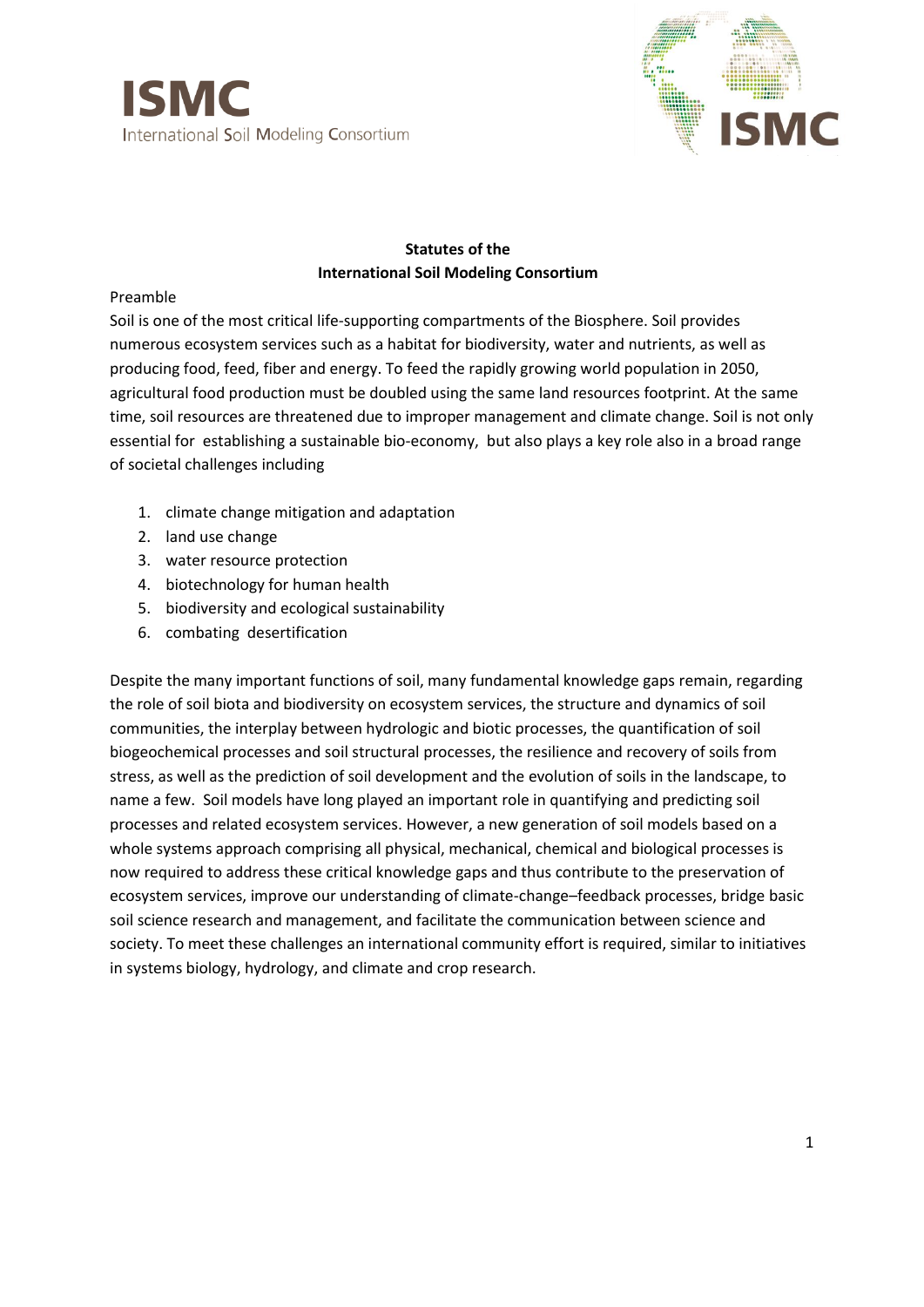

## **§ 1 Name and location**

- (1) The Association shall be registered under the following Name: 'International Soil Modeling Consortium', hereafter referred to by the acronym 'ISMC'. It shall be entered in the register of associations and shall then bear the addition 'e.V'.
- (2) The location of the Association is Jülich: Forschungszentrum Jülich Wilhelm Johnen Straße 52425 Jülich Germany
- (3) The Association is politically and denominationally neutral.

# **§ 2 Fiscal Year**

**.** 

(1) The financial year is the calendar year.

## **§ 3 Purpose of the Association**

- *(1) The Association pursues exclusively and directly non-profit and charitable and humanitarian purposes in the sense of the section "tax-privileged purposes" of the German Tax Law<sup>1</sup> .*
- *(2) The purpose of the Association is the promotion of science and research in the area of soil modeling, in particular through:*
	- a. bringing together leading experts in modelling soil processes within all major soil disciplines;
	- b. addressing major scientific gaps in describing key processes and their long-term impacts with respect to the different functions and ecosystem services provided by soil;
	- c. promoting integration of soil modelling expertise in neighboring disciplines (climate, land surface, ecology, hydrology, biological and other models);
	- d. performing soil model intercomparison studies at local to global scales;
	- e. consolidating soil and other data platforms for modeling purposes;
	- f. integrating societal and environmental considerations into soil and ecosystem functioning.
- *(3) The Association realizes these purposes in particular through:*
	- a. organization of symposia, workshops, summer schools,
	- b. promotion of science panels, committees and working groups with focus on different topics,
	- c. promotion of early career professionals in the area of soil modeling,
	- d. promotion of research projects, training activities,

 $<sup>1</sup>$  Italic: For tax reasons, the articles of association of a charitable non-profit association must include the</sup> information listed in italics (§ 60 Para. 1 of the German Tax Code).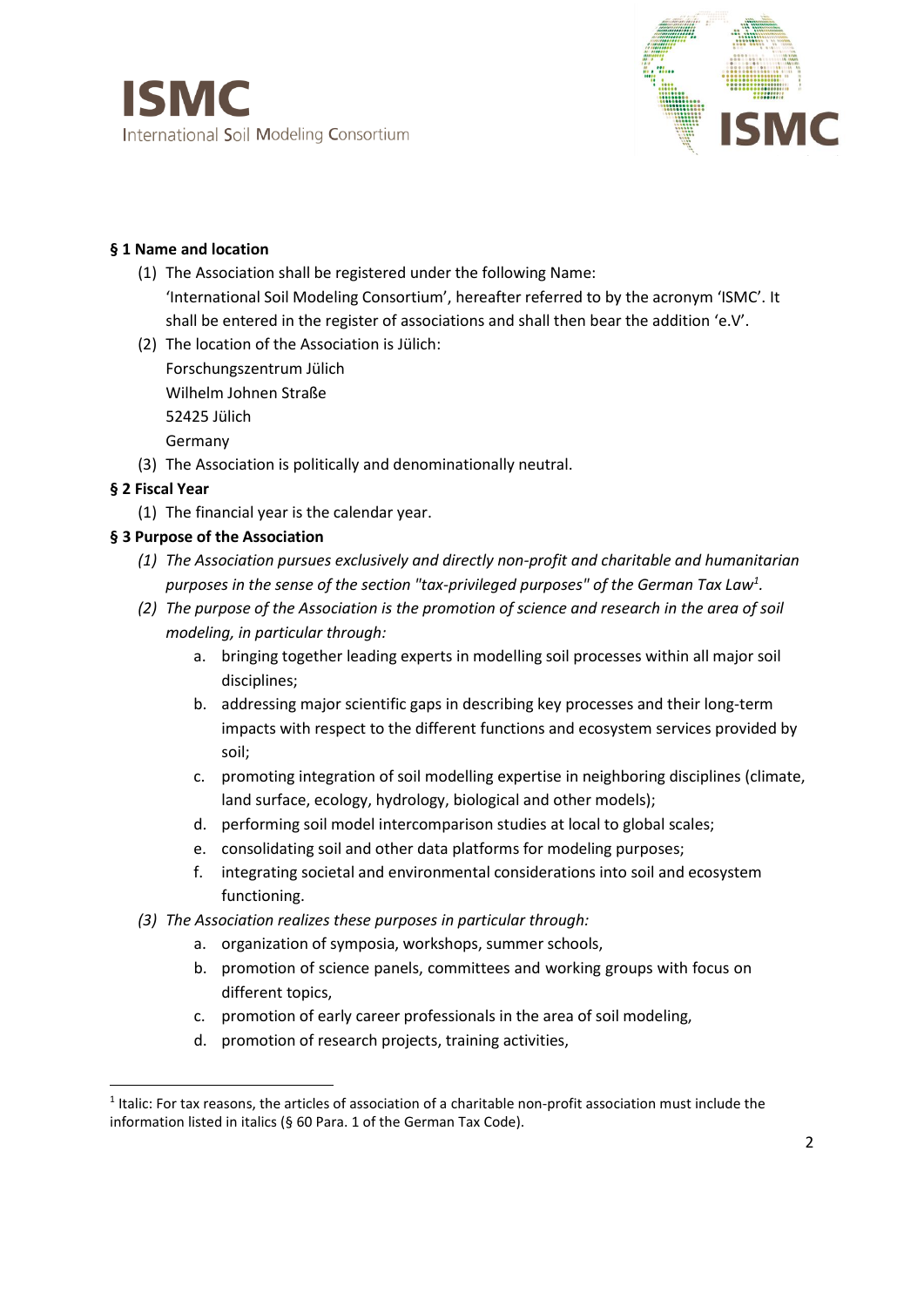



e. enabling exchange of information via various media channels.

#### *§ 4 Altruistic Activity*

*The Association is altruistically active; it does not primarily pursue its own economic purposes. § 5 Use of Funds*

*The Association's funds may only be used for purposes in accordance with the statutes. The members do not receive any benefits from the funds of the Association.* 

#### *§ 6 Prohibition of Privilege*

*No person may be favoured by expenses which are alien to the purpose of the Association or by disproportionately high remunerations.* 

### **§ 7 Members**

- (1) Members of the Association may be natural persons and legal entities (corporate members) with legal capacity to contract, who recognize the statutes of the Association and feel obliged to actively promote and realize its goals.
- (2) The members of the Association are obliged to pay annual membership fees (see § 9).
- (3) The members are obliged to inform the Chairs of a postal address suitable for summons as well as an e-mail address and to inform the Chairs immediately of any change of their name and/or address.
- (4) An application for membership shall be sent to the Chairs. The membership application shall be made in written or electronic form. The application shall include:
	- a. a declaration that the applicant will fully accept and comply with the Statutes and internal regulations of the Association and the decisions of its bodies,
	- b. the name and full address of the applicant.
- (5) Decision on acceptance shall be made during the next Executive Board meeting and the candidate shall be informed within 3 weeks time, hereafter. The decline of membership must not be explained.
- (6) The membership shall be effective upon the date of acceptance by the Executive Board and the payment of the membership fee. Annual renewal of the membership is anticipated.

## **§ 8 End of the Membership**

- (1) The membership ends:
	- a. by withdrawal,
		- b. defaulting on membership fees of one year,
		- c. with the loss of legal capacity of the concerned Member (e.g. removal from the commercial register),
		- d. by expulsion from the Association.
- (2) A Member may declare withdrawal of membership for any reason by written or electronic form sent to the Chairs with effect at the end of a calendar year with observance of a notice period of one month. The withdrawal does not affect the obligation for membership fees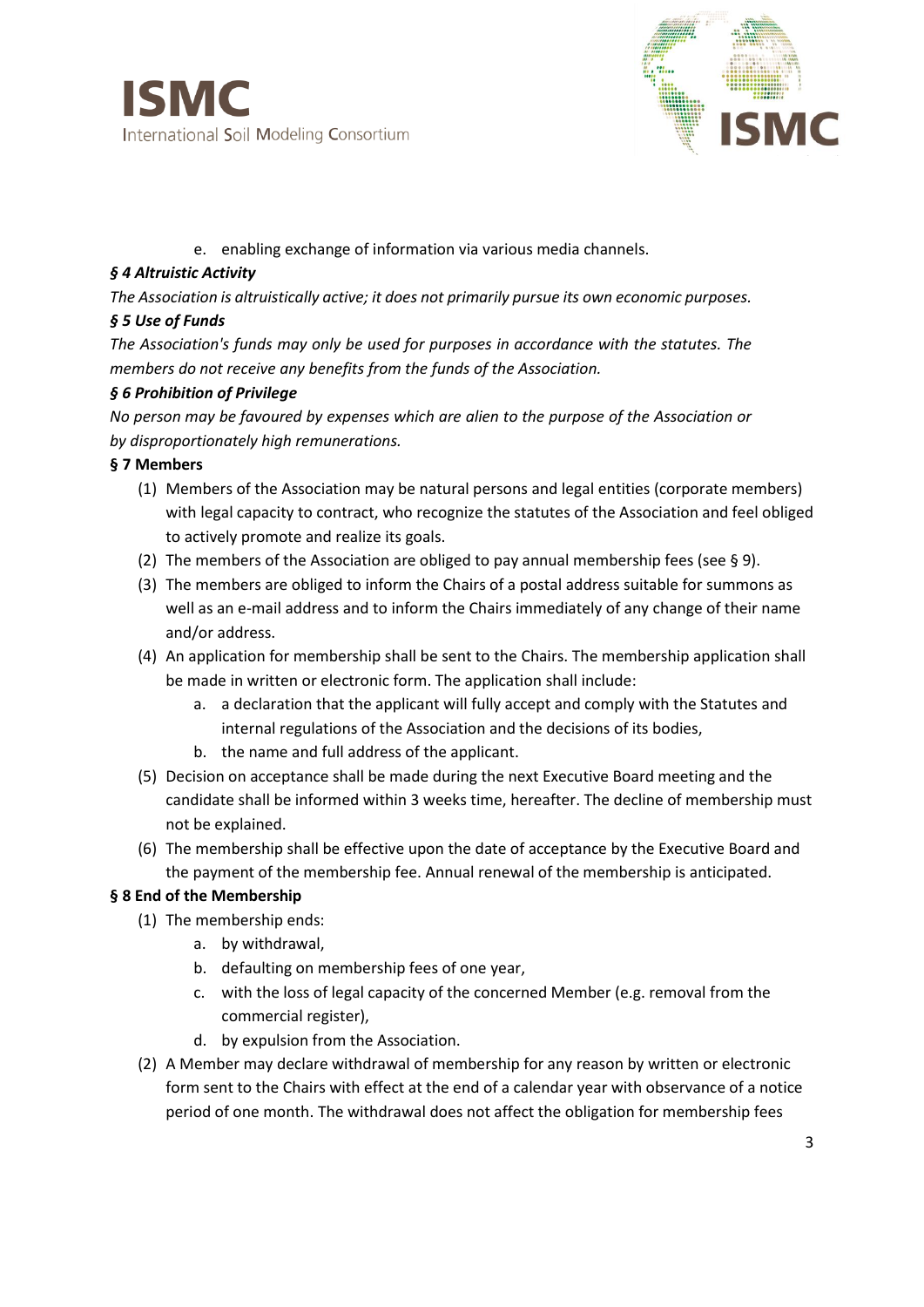



for the current financial year.

- (3) A Member may be expelled from the Association by a decision of the General Assembly taken in accordance with § 8 (6) for good cause only. Good cause is given if the membership is unacceptable to the Association, in particular in the following cases:
	- a. a serious breach by that Member of the provisions of these Statutes, the internal regulations or the decisions of its bodies, which cannot be remedied or is not remedied within 30 calendar days after a written notice sent to that effect by the Executive Board;
	- b. bringing the Association into disrepute or similar unethical behavior, as judged by the General Assembly.

The member concerned shall be invited by a registered letter to comment on the proposed exclusion within a period of 14 days. During the period up to the passing of the resolution, the member concerned is suspended and can therefore not exercise any membership rights; this applies in particular to his right to vote. The member can appeal against the expulsion within a period of one month after receipt of the declaration of expulsion to the next ordinary general meeting, which then makes the final decision.

(4) When deciding on expulsion, the reason for exclusion shall be stated. However, it does not require any further explanation and is final. The expulsion is effective from the date of the decision by the Extended Board and the member concerned will be informed by registered letter with acknowledgement of receipt within 15 calendar days.

#### **§ 9 Membership Fees**

**.** 

Membership fees are collected from members. The amount of the fees and their due date shall be determined by the General Assembly. Further details are regulated in the Membership Fee Regulations.

#### **§ 10 Structure of the Association**

The bodies of the Association are:

- (1) General Assembly
- (2) ISMC Chairs after § 26 BGB<sup>2</sup> to include
	- a. At least two natural persons
- (3) ISMC Executive Board to include
	- a. Chairs after § 26 BGB
	- b. Further persons.
- (4) Treasurer after § 30 BGB as special representative.

<sup>&</sup>lt;sup>2</sup> German Civil Code; All board members entitled to represent must sign the register entry in person; a notarial notice must be issued for every change to the board.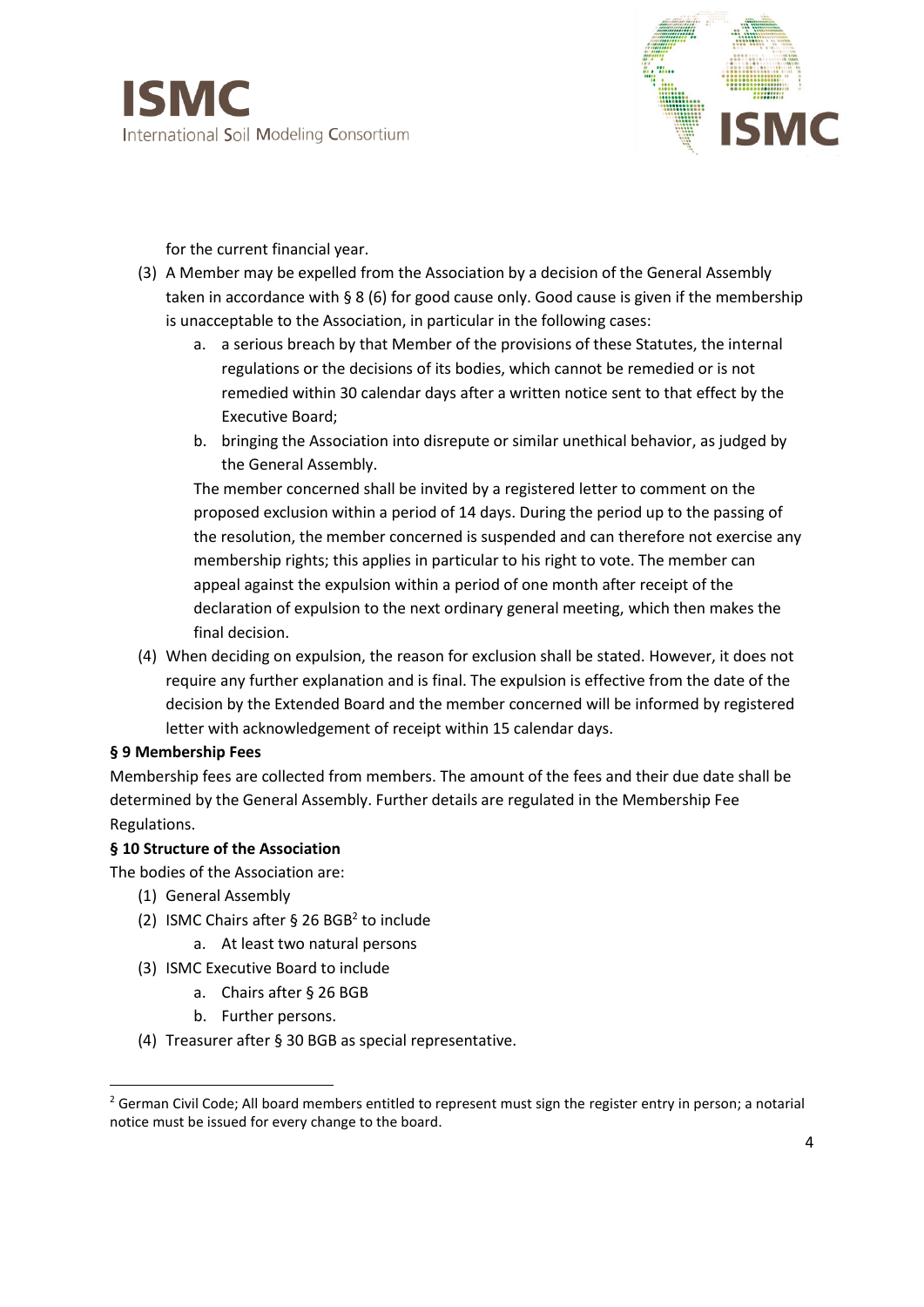

### **§ 11 The General Assembly**

- (1) The General Assembly is the supreme body of the Association. The General Assembly is responsible for stipulating the strategic objectives and general goals of the Association. It determines the guidelines of the Association and has all powers necessary for realizing the purpose of the Association. It is responsible for all affairs of the Association that are not delegated to another body.
- (2) The General Assembly consists of one representative of each Member. Each Member shall be represented by its legal representative or appoint one natural person as representative to the General Assembly by letter or e-mail. Each such representative of a Member shall be deemed to be duly authorized to deliberate, negotiate and decide on all matters. The power of attorney may also indicate the representative's deputy.
- (3) In addition to its own capacity to represent a Member by virtue of the articles of Association of the Member, a representative may represent maximum one other Member.
- (4) The General Assembly discharges the Chairs for the previous year. Further tasks of the General Assembly are laid out in the by-laws.
- (5) In the first two quarters of each financial year an ordinary General Assembly shall be held.
- (6) The General Assembly is convened by the Executive Board at least one month ahead of the date by writing or by e-mail with indication of the agenda. The period begins the day after the letter of invitation is sent. The letter of invitation is deemed to have been received by the members if it was sent to the last address/e-mail address given to the Association.
- (7) The agenda shall be supplemented if a member requests this in writing at least one week before the scheduled date. The amendment shall be announced at the beginning of the meeting. This does not apply to amendments to the statutes or to the dissolution of the Association.
- (8) The Chairs are obliged to convene an extraordinary General Assembly if at least one third of the members request this in writing stating their reasons.
- (9) Each member has one vote. Voting rights may only be exercised in person or for a member on presentation of a written power of attorney.
- (10)All votes will be taken by a show of hands in case of physical presence or positive sign in case of virtual presence, unless the Chairs or three or more Members request a written vote (secret ballot).
- (11)The General Assembly is quorate regardless of the number of members present.
- (12)The General Assembly takes its decisions by simple majority of the votes cast, unless these Statutes or binding legal provisions require a different majority. Abstentions are not counted in the voting result. In case of a tie vote, the co-chair has the decisive vote. These rules also apply for written and secret ballots.
- (13)The following decisions shall be taken by the General Assembly with a majority of at least ¾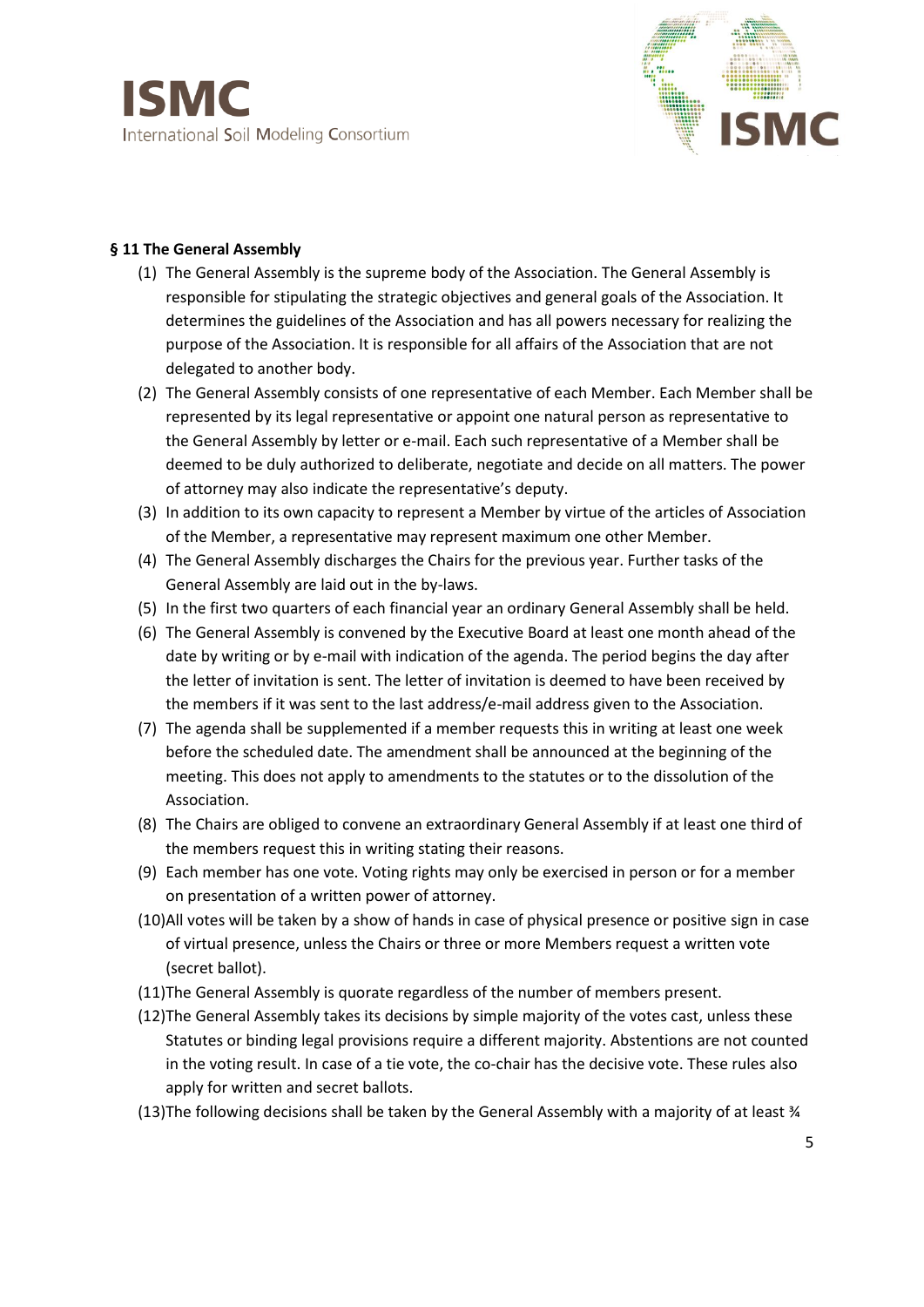

#### of the votes cast:

- a. amendment of the Statutes of the Association,
- b. dissolution of the Association,
- c. determination of the receiver of the donation in case of liquidation.
- (14)Abstentions and invalid votes shall be disregarded.
- (15)In urgent matters, as may be determined by the Executive Board, the Members of the General Assembly may be asked by the Executive Board to take decisions by written resolutions (communicated to all Members by e-mail or newsletter), by conference call or by video conference. With respect to conference calls and videoconferences the procedures and requirements set forth in § 11 (10) shall apply accordingly. Regarding written resolutions, the Members must be given at least 21 calendar days to respond. A Member not responding within this period shall be considered as not having participated in the vote. The majority and quorum requirements as well as any other provisions of this Article shall apply accordingly.
- (16)A protocol shall be taken of participating and represented members, the topics discussed, the votes on resolutions and elections and the results of the votes of the General Meeting. The protocol shall be signed by the chairman of the meeting and the Treasurer and disseminated to the members within one month. The protocols are to be kept at the coordination office.

#### **§ 12 Chairs**

- (1) The Chairs according to § 26 BGB and the Treasurer are elected by the Executive Board for a period of three years. The election of the Chairs and the Treasurer shall be governed by the By-Laws (§ 15). Only members of the Association can become chairs. Re-election is possible with unanimous vote.
- (2) The Chairs according to § 26 BGB and the Treasurer as special representative according to § 30 BGB in his area of responsibility are authorized to individually represent the Association and represent the Association externally. The treasurer supports the Chairs in their work, manages and coordinates the ISMC coordination office.
- (3) The Chairs may employ one or more managing directors for the further realisation of its tasks.
- (4) The Chairs remains in office until a new Chair has been elected. Chairs stay in the Executive Board for a period of one year after their office as Chair ends.
- (5) Upon termination of membership in the Association, the office as a Chair also ends.

## **§ 13 Executive Board**

(1) The Executive Board is elected by the General Assembly for a period of three years. The election of the Extended Board shall be governed by the By-Laws (§ 16). Only members of the Association may become members of the Executive Board.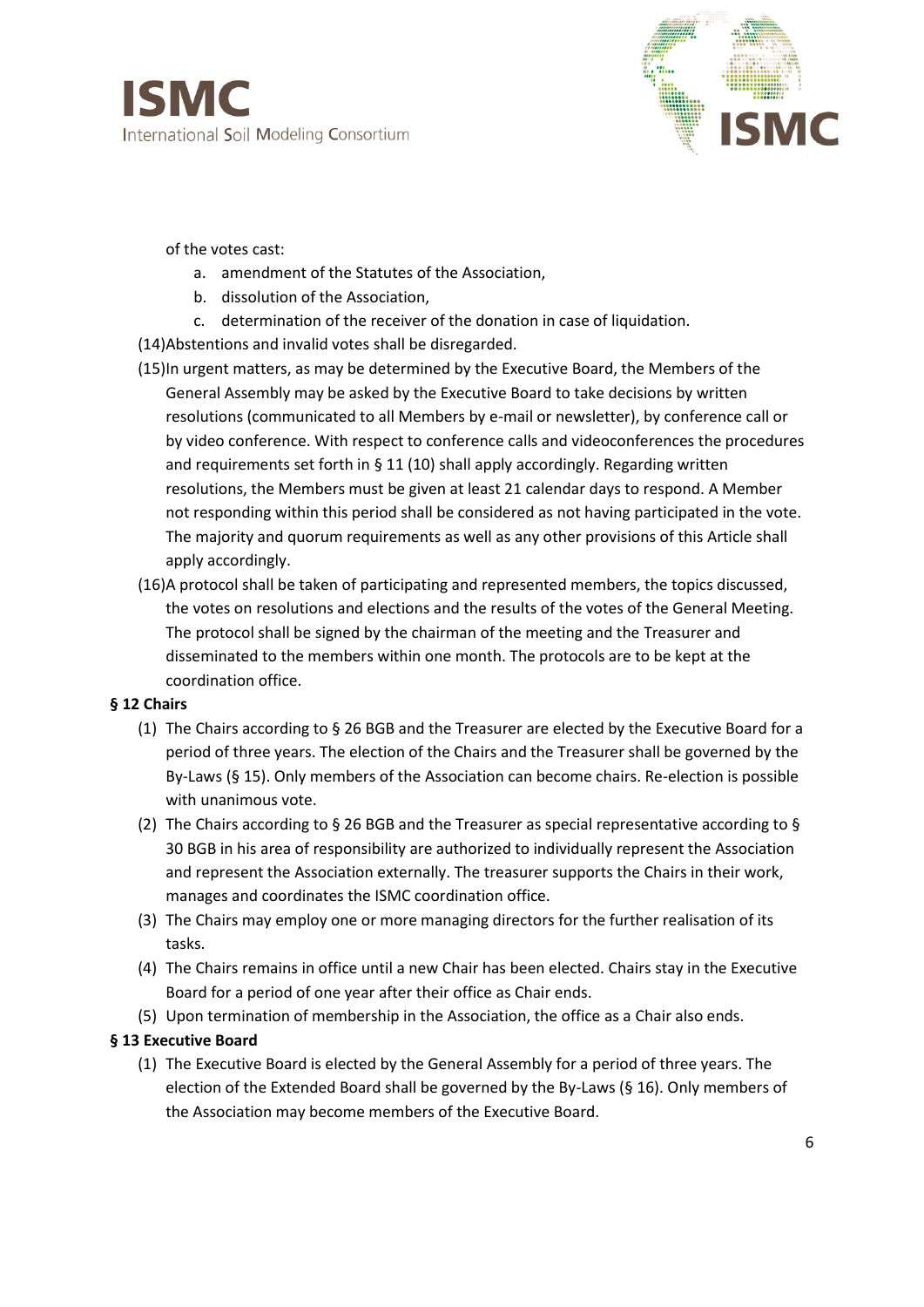



- (2) The Executive Board and the Chairs jointly develop the strategic orientation of the Association, conduct Board meetings and decide jointly.
- (3) The Executive Board and the Chairs shall adopt by-laws for its work.
- (4) The decisions of the Executive Board and the Chairs shall be communicated to the members within a maximum of 4 weeks in writing or by e-mail. After receipt of the resolutions, the members concerned may object to them within a period of 2 weeks. Resolutions concerning resources which the members of the Association make available to the Association require the approval of the respective member of the Association.
- (5) The Executive Board remains in office until a new Executive Board is elected.
- (6) Upon termination of membership in the Association, the office in the Executive Board also ends.

#### **§ 14 Annual Auditor**

An auditor will be elected by the General Assembly. The auditor cannot be a member of the Executive Board. Reelection is possible. The Auditor audits the book-keeping and the annual accounts, reports on the audit results in the General Assembly and makes a recommendation for the passing of a resolution on the discharge of the Chairs.

#### **§ 15 Dissolution of the Association**

If the Association is dissolved or tax-privileged purposes cease to apply, the assets of the Association shall be transferred to "Verein der Freunde und Förderer des Forschungszentrums Jülich e.V.", which shall use them exclusively for charitable purposes.

#### **§ 16 By-Laws**

Separate by-laws may be issued to regulate the business of the Association. The General Assembly shall make regulations with a corresponding majority (§ 11) or a body designated by it for this purpose shall draw up the regulations and submit them to the General Assembly for decision.

#### **§ 17 Final provisions**

If any provisions of these Articles are invalid, the remaining provisions shall nevertheless remain effective. The Executive Board has to replace it with provisions that come next with the meaning and purpose of the invalid provisions next; the General Assembly may replace the invalid provisions with new provisions recommended for approval by the Executive Board.

Amendments which are necessary for registration of the Association in the register, to obtain and maintain the non-profit status or for other compelling legal grounds, the Executive Board may decide by a simple majority.

In addition, the statutory provisions shall apply to the Association.

#### **- Conclusion of the Articles of Association -**